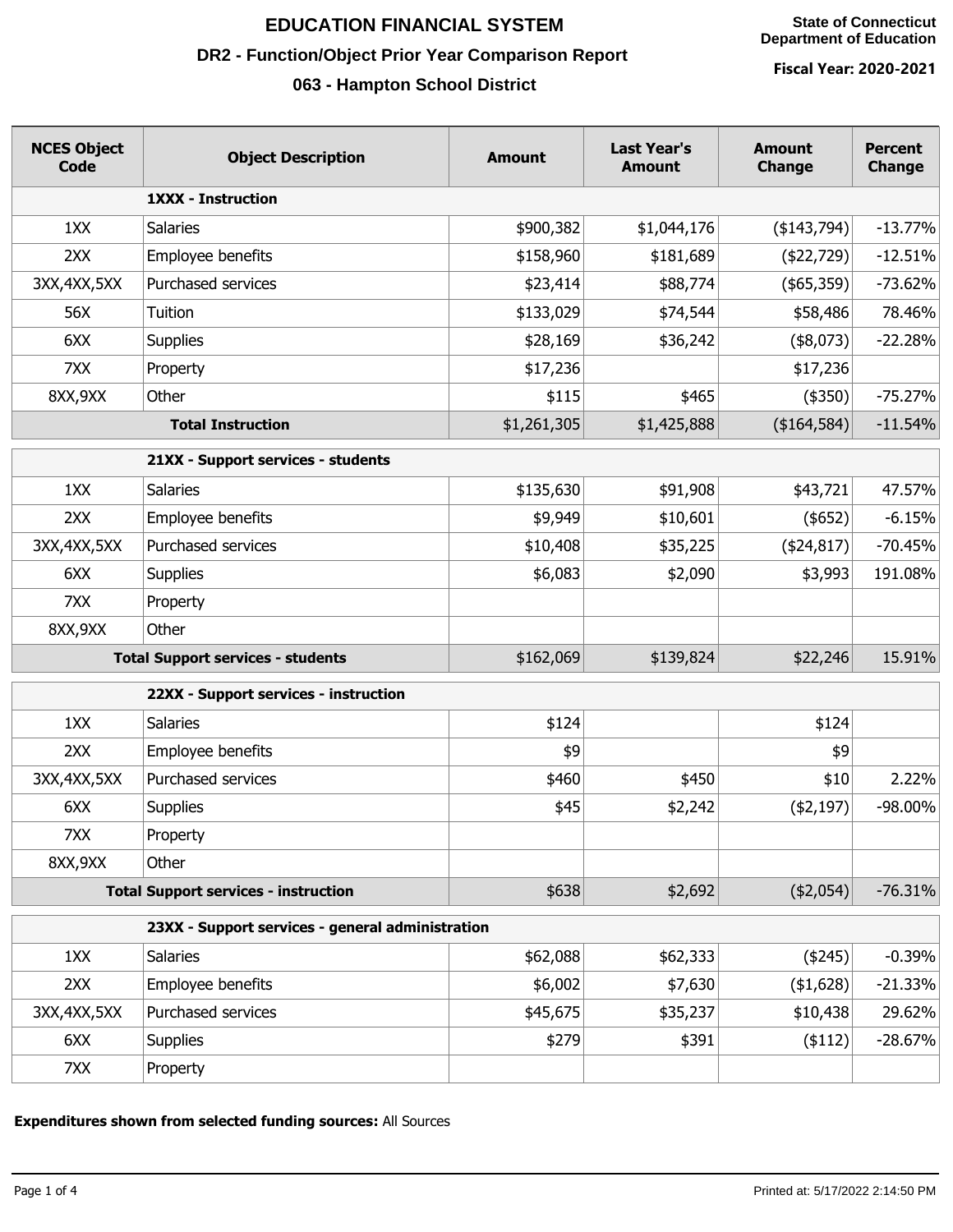#### **State of Connecticut Department of Education**

# **EDUCATION FINANCIAL SYSTEM**

## **DR2 - Function/Object Prior Year Comparison Report**

## **063 - Hampton School District**

**Fiscal Year: 2020-2021**

| <b>NCES Object</b><br><b>Code</b>                           | <b>Object Description</b>                        | <b>Amount</b> | <b>Last Year's</b><br><b>Amount</b> | <b>Amount</b><br><b>Change</b> | <b>Percent</b><br><b>Change</b> |
|-------------------------------------------------------------|--------------------------------------------------|---------------|-------------------------------------|--------------------------------|---------------------------------|
|                                                             | 23XX - Support services - general administration |               |                                     |                                |                                 |
| 8XX, 9XX                                                    | Other                                            | \$1,932       | \$1,932                             | \$0                            | $0.00\%$                        |
|                                                             | Total Support services - general administration  | \$115,976     | \$107,523                           | \$8,453                        | 7.86%                           |
| 24XX - Support Services - school based administration       |                                                  |               |                                     |                                |                                 |
| 1XX                                                         | <b>Salaries</b>                                  | \$138,972     | \$139,347                           | (4375)                         | $-0.27%$                        |
| 2XX                                                         | Employee benefits                                | \$26,996      | \$25,181                            | \$1,814                        | 7.21%                           |
| 3XX, 4XX, 5XX                                               | Purchased services                               | \$9,353       | \$9,401                             | (448)                          | $-0.51%$                        |
| 6XX                                                         | <b>Supplies</b>                                  | \$6,327       | \$3,352                             | \$2,975                        | 88.74%                          |
| 7XX                                                         | Property                                         |               |                                     |                                |                                 |
| 8XX, 9XX                                                    | Other                                            | \$846         | \$792                               | \$54                           | 6.82%                           |
| <b>Total Support Services - school based administration</b> |                                                  | \$182,494     | \$178,074                           | \$4,420                        | 2.48%                           |
| 25XX, 29XX - Central and other support services             |                                                  |               |                                     |                                |                                 |
| 1XX                                                         | <b>Salaries</b>                                  | \$40,216      | \$39,527                            | \$689                          | 1.74%                           |
| 2XX                                                         | Employee benefits                                | \$3,077       | \$3,031                             | \$45                           | 1.49%                           |
| 3XX, 4XX, 5XX                                               | Purchased services                               | \$20,157      | \$20,699                            | $(*542)$                       | $-2.62%$                        |
| 6XX                                                         | <b>Supplies</b>                                  | \$3,193       | \$3,492                             | (4299)                         | $-8.56%$                        |
| 7XX                                                         | Property                                         |               |                                     |                                |                                 |
| 8XX, 9XX                                                    | Other                                            | \$650         | \$623                               | \$27                           | 4.41%                           |
| <b>Total Central and other support services</b>             |                                                  | \$67,293      | \$67,372                            | (479)                          | $-0.12%$                        |
| 26XX - Operation and maintenance of plant                   |                                                  |               |                                     |                                |                                 |
| 1XX                                                         | <b>Salaries</b>                                  | \$36,262      | \$38,753                            | (42, 491)                      | $-6.43%$                        |
| 2XX                                                         | Employee benefits                                | \$13,977      | \$14,276                            | (4299)                         | $-2.09%$                        |
| 3XX, 4XX, 5XX                                               | Purchased services                               | \$137,439     | \$137,712                           | (4273)                         | $-0.20%$                        |
| 6XX                                                         | <b>Supplies</b>                                  | \$45,802      | \$38,963                            | \$6,840                        | 17.55%                          |
| 7XX                                                         | Property                                         |               |                                     |                                |                                 |
| 8XX, 9XX                                                    | Other                                            |               |                                     |                                |                                 |
| <b>Total Operation and maintenance of plant</b>             |                                                  | \$233,480     | \$229,704                           | \$3,776                        | 1.64%                           |
|                                                             | 27XX - Student transportation services           |               |                                     |                                |                                 |
| 1XX                                                         | <b>Salaries</b>                                  | \$1,775       |                                     | \$1,775                        |                                 |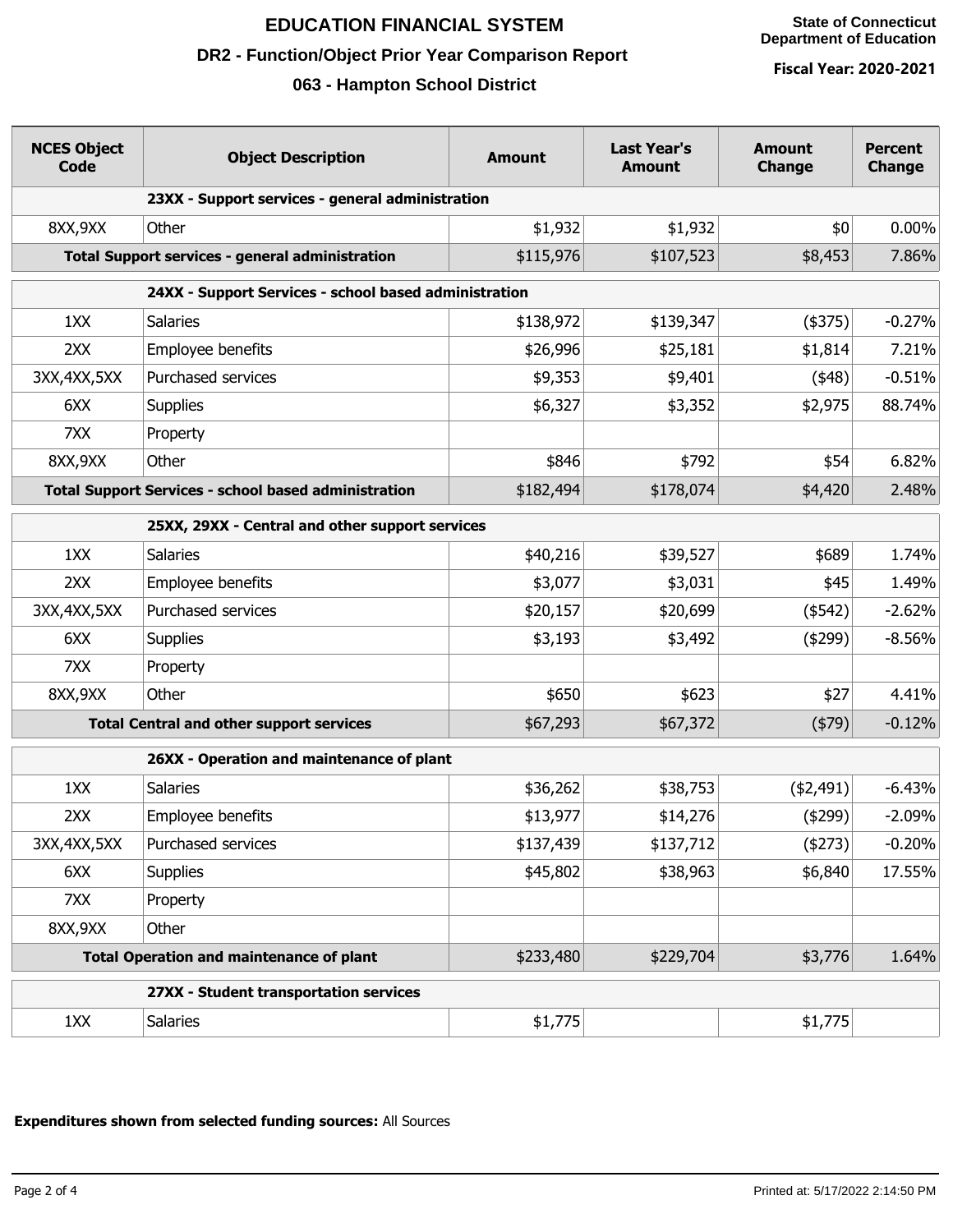## **EDUCATION FINANCIAL SYSTEM**

## **DR2 - Function/Object Prior Year Comparison Report**

## **063 - Hampton School District**

**Fiscal Year: 2020-2021**

| <b>NCES Object</b><br><b>Code</b> | <b>Object Description</b>                    | <b>Amount</b> | <b>Last Year's</b><br><b>Amount</b> | <b>Amount</b><br><b>Change</b> | <b>Percent</b><br><b>Change</b> |
|-----------------------------------|----------------------------------------------|---------------|-------------------------------------|--------------------------------|---------------------------------|
|                                   | 27XX - Student transportation services       |               |                                     |                                |                                 |
| 2XX                               | Employee benefits                            | \$136         |                                     | \$136                          |                                 |
| 3XX, 4XX, 5XX                     | Purchased services                           | \$199,402     | \$162,087                           | \$37,315                       | 23.02%                          |
| 6XX                               | <b>Supplies</b>                              | \$8,951       | \$7,988                             | \$963                          | 12.05%                          |
| 7XX                               | Property                                     |               |                                     |                                |                                 |
| 8XX, 9XX                          | Other                                        |               |                                     |                                |                                 |
|                                   | <b>Total Student transportation services</b> | \$210,264     | \$170,075                           | \$40,189                       | 23.63%                          |
|                                   | 31XX - Food services                         |               |                                     |                                |                                 |
| 1XX                               | Salaries                                     |               |                                     |                                |                                 |
| 2XX                               | Employee benefits                            |               |                                     |                                |                                 |
| 3XX, 4XX, 5XX                     | Purchased services                           | \$24,577      | \$22,218                            | \$2,359                        | 10.62%                          |
| 6XX                               | <b>Supplies</b>                              | \$216         | \$5,035                             | (4,819)                        | $-95.71%$                       |
| 7XX                               | Property                                     |               |                                     |                                |                                 |
| 8XX, 9XX                          | Other                                        |               |                                     |                                |                                 |
|                                   | <b>Total Food services</b>                   | \$24,792      | \$27,253                            | ( \$2,461)                     | $-9.03%$                        |
|                                   | <b>32XX - Enterprise operations</b>          |               |                                     |                                |                                 |
| 1XX                               | <b>Salaries</b>                              |               |                                     |                                |                                 |
| 2XX                               | Employee benefits                            |               |                                     |                                |                                 |
| 3XX, 4XX, 5XX                     | Purchased services                           |               |                                     |                                |                                 |
| 6XX                               | <b>Supplies</b>                              |               |                                     |                                |                                 |
| 7XX                               | Property                                     |               |                                     |                                |                                 |
| 8XX, 9XX                          | Other                                        |               |                                     |                                |                                 |
|                                   | <b>Total Enterprise operations</b>           |               |                                     |                                |                                 |
|                                   | <b>All Functions - Total Expenditures</b>    |               |                                     |                                |                                 |
| 1XX                               | Salaries                                     | \$1,315,448   | \$1,416,043                         | (\$100,595)                    | $-7.10%$                        |
| 2XX                               | Employee benefits                            | \$219,106     | \$242,408                           | (423,303)                      | $-9.61%$                        |
| 3XX, 4XX, 5XX                     | Purchased services                           | \$470,885     | \$511,803                           | $(*40,918)$                    | $-7.99%$                        |
| 56X                               | Tuition                                      | \$133,029     | \$74,544                            | \$58,486                       | 78.46%                          |
| 6XX                               | <b>Supplies</b>                              | \$99,065      | \$99,796                            | (4731)                         | $-0.73%$                        |
| 7XX                               | Property                                     | \$17,236      |                                     | \$17,236                       |                                 |